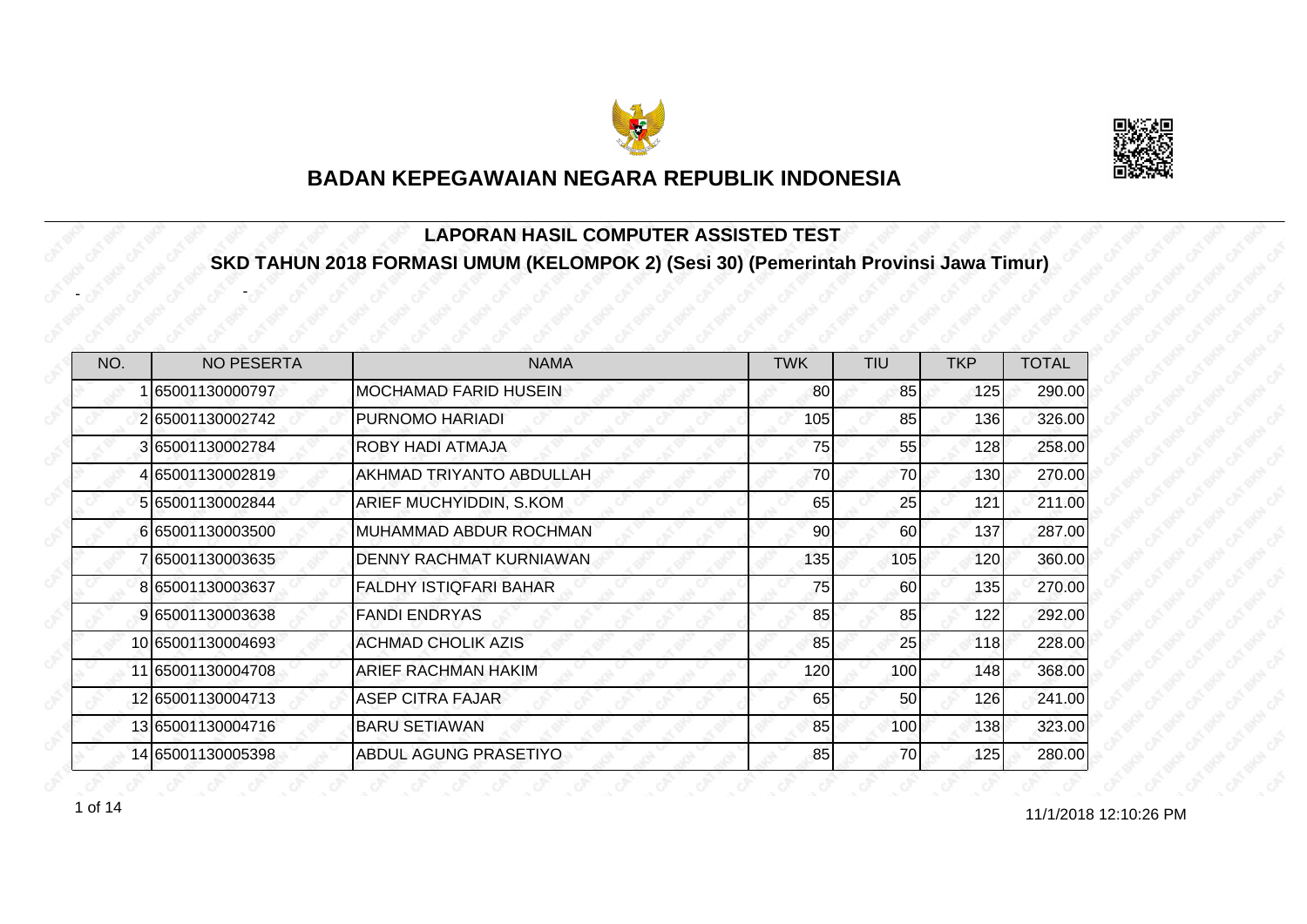



|  | 15 65001130005524 | <b>GUSTI HAKIM FIRMANSYAH</b>  | 90  | 80 <sup>1</sup> | 125 | 295.00 |
|--|-------------------|--------------------------------|-----|-----------------|-----|--------|
|  | 16 65001130005594 | <b>MUHAMMAD HANI AIMAN</b>     | 90  | 75              | 133 | 298.00 |
|  | 17 65001130005699 | M. NOER SURYA IRAWAN           | 100 | 85              | 130 | 315.00 |
|  | 18 65001130005740 | <b>BAREP SOFYAN AFFANDY</b>    | 80  | 65              | 121 | 266.00 |
|  | 19 65001130007164 | <b>FAJAR PUTRA SAGITA</b>      | 80  | 25              | 139 | 244.00 |
|  | 20 65001130007266 | <b>GAFFIN FRASTYAR FIRDAUS</b> | 60  | 40              | 119 | 219.00 |
|  | 21 65001130007316 | <b>M. SAIFUL BAHRI</b>         | 75  | 75              | 125 | 275.00 |
|  | 22 65001130007322 | <b>MOCH MA'SUM HIDAYAT</b>     | 70  | 60              | 135 | 265.00 |
|  | 23 65001130007333 | MOCHAMMAD TAUFIQ SOFYANTO      | 75  | 60              | 102 | 237.00 |
|  | 24 65001130007423 | <b>RIZQI THORIQI</b>           | 70  | 70              | 123 | 263.00 |
|  | 25 65001130007487 | WAHYU CHANDRA FEBRYANTO        | 70  | 75              | 127 | 272.00 |
|  | 26 65001130009382 | <b>AGUS SARJIYANTO</b>         | 100 | 60              | 144 | 304.00 |
|  | 27 65001130009387 | MOHAMMAD FAISAL FERDIANSYAH    | 65  | 60              | 126 | 251.00 |
|  | 28 65001130009582 | ANDHIKA ZUL AKBAR              | 75  | 30 <sup>1</sup> | 135 | 240.00 |
|  | 29 65001130009585 | ALIEF ZUBAIR                   | 75  | 55              | 121 | 251.00 |
|  | 30 65001130009598 | RAMU PUTRA PAMUNGKAS           | 95  | 85              | 127 | 307.00 |
|  | 31 65001130009604 | <b>NUR CHOLIK WIJANARKO</b>    | 95  | 70              | 145 | 310.00 |
|  | 32 65001130009611 | <b>RENGGA WARDANA</b>          | 150 | 70              | 130 | 350.00 |
|  | 33 65001130009612 | ANGGER BAGUS SANJAYA, SE       | 105 | 95              | 130 | 330.00 |
|  | 34 65001130009618 | <b>RYAN ARISANDI S</b>         | 65  | 55              | 110 | 230.00 |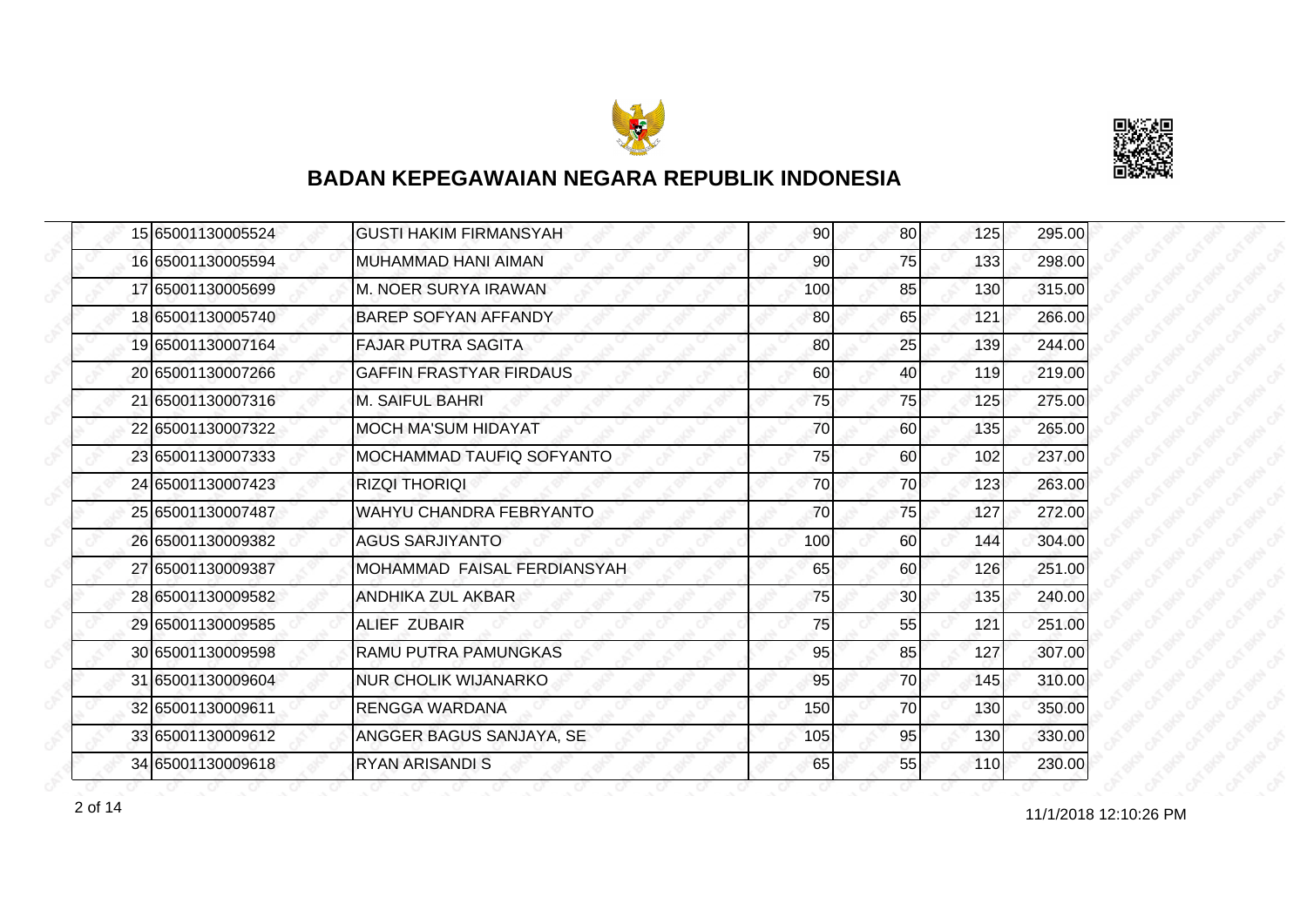



|  | 35 65001130009619 | ADHITYA BRAMANTYA RANGGATYASTA  | 85  | 90              | 118 | 293.00 |
|--|-------------------|---------------------------------|-----|-----------------|-----|--------|
|  | 36 65001130009620 | <b>SATRIA YULIARSO</b>          | 65  | 40              | 110 | 215.00 |
|  | 37 65001130009640 | <b>VIRGIA ARDHIAN BRAMASTA</b>  | 60  | 80              | 130 | 270.00 |
|  | 38 65001130009661 | <b>ARDE DIPUTRA</b>             | 110 | 40              | 138 | 288.00 |
|  | 39 65001130009679 | <b>RECLY BIMA RHAMADANA</b>     | 45  | 60              | 133 | 238.00 |
|  | 40 65001130009690 | PUNGKY RUSMA DWIANTO            | 90  | 80              | 128 | 298.00 |
|  | 41 65001130009698 | <b>NURHUDA</b>                  | 70  | 55              | 144 | 269.00 |
|  | 42 65001130009715 | <b>RIZQI FAHRIZAL SAPUTRA</b>   | 70  | 80              | 140 | 290.00 |
|  | 43 65001130009731 | <b>TRI WICAKSONO</b>            | 75  | 35              | 106 | 216.00 |
|  | 44 65001130011107 | EKA PRASETYO HARI SETIYAWAN     | 105 | 65              | 109 | 279.00 |
|  | 45 65001130011124 | H. ABDULLAH MU'IZH              | 75  | 100             | 136 | 311.00 |
|  | 46 65001130011138 | <b>HERDIAWAN DWIKY, P</b>       | 95  | 80              | 100 | 275.00 |
|  | 47 65001130011194 | NOVAN KURNIAWAN, SE             | 90  | 105             | 142 | 337.00 |
|  | 48 65001130011237 | <b>RIZKI HIDAYAT</b>            | 90  | 75              | 129 | 294.00 |
|  | 49 65001130011249 | TOUFAN SYAUQI WIRADANANG        | 95  | 45              | 127 | 267.00 |
|  | 50 65001130011605 | <b>AGUS PRIYO PAMUNGKAS</b>     | 70  | 90 <sub>0</sub> | 133 | 293.00 |
|  | 51 65001130011701 | <b>AKHMAD FARID</b>             | 95  | 80              | 131 | 306.00 |
|  | 52 65001130011706 | ANGGRY VERDIAN PUTRA PAMUNGKAS  | 85  | 85              | 124 | 294.00 |
|  | 53 65001130011712 | <b>BAYU PAMBUDI PUTRA UTAMA</b> | 95  | 95              | 114 | 304.00 |
|  | 54 65001130011715 | <b>DEDY HARIYANTO</b>           | 95  | 100             | 132 | 327.00 |

11/1/2018 12:10:26 PM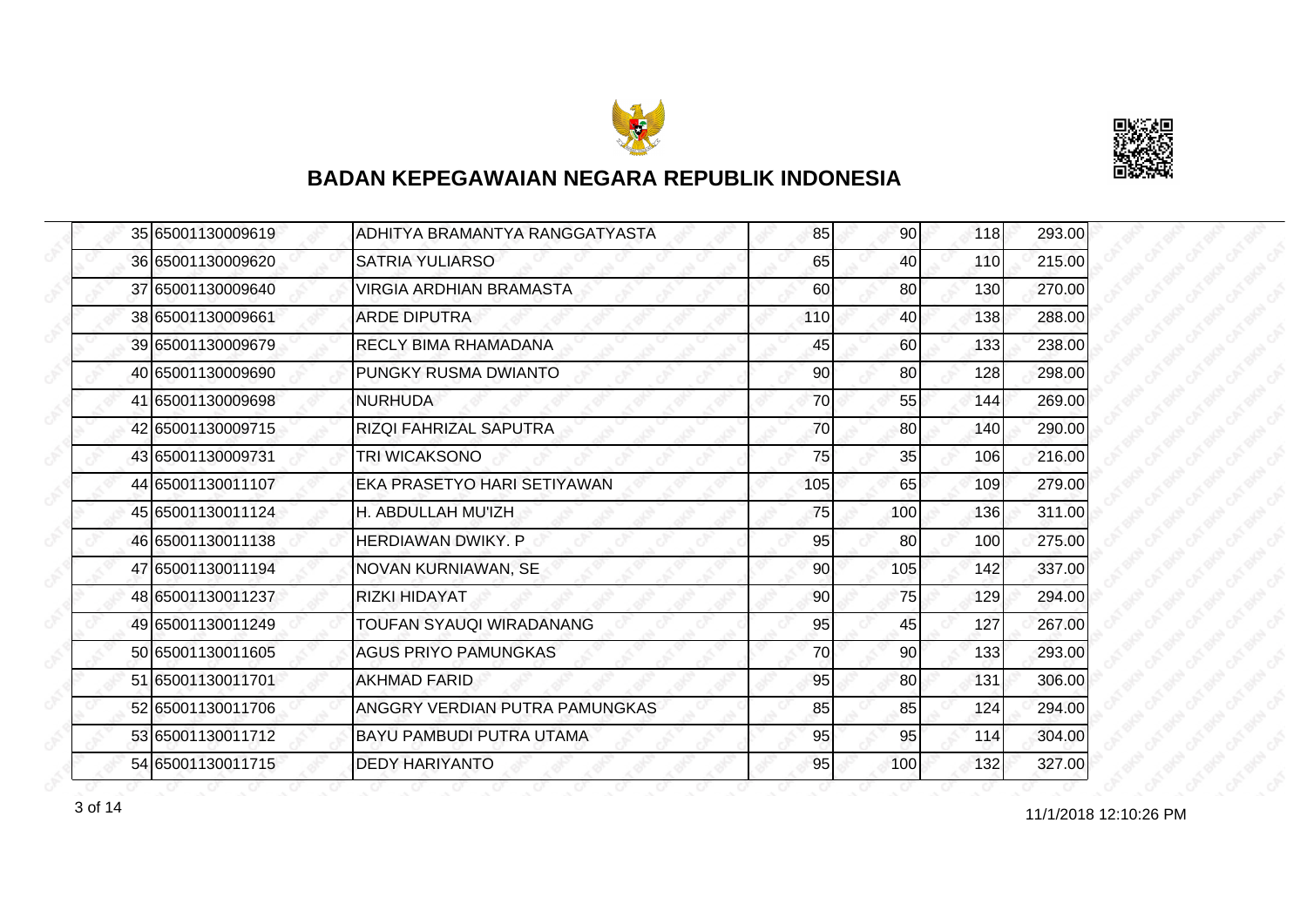



|  | 55 65001130011845 | <b>FATHUR RACHMAN HAKIM</b> | 105 | 60              | 143 | 308.00 |
|--|-------------------|-----------------------------|-----|-----------------|-----|--------|
|  | 56 65001130011853 | MOH AINUN NAJIB             | 50  | 40              | 128 | 218.00 |
|  | 57 65001130013035 | <b>ABDUL JALIL</b>          | 90  | 65              | 128 | 283.00 |
|  | 58 65001130013045 | ADE PRAMUDITA WARDHANA      | 70  | 70              | 128 | 268.00 |
|  | 59 65001130013062 | ANGGY NOVANDA OKTORISTIKA   | 60  | 50              | 139 | 249.00 |
|  | 60 65001130013068 | <b>APRILIYANTO</b>          | 110 | 85              | 127 | 322.00 |
|  | 61 65001130013071 | <b>ARI WIBOWO</b>           | 75  | 70I             | 43  | 188.00 |
|  | 62 65001130013128 | DICHO HAVISTA ARGANATA      | 65  | 70              | 117 | 252.00 |
|  | 63 65001130013183 | <b>GALIH PERSIANTO</b>      | 60  | 65              | 128 | 253.00 |
|  | 64 65001130013187 | <b>FIKY ARIS FAISAL</b>     | 55  | 60              | 119 | 234.00 |
|  | 65 65001130013196 | <b>HOSMAN</b>               | 80  | 35              | 125 | 240.00 |
|  | 66 65001130013210 | JOKO PRIYONO                | 105 | 60              | 124 | 289.00 |
|  | 67 65001130013234 | MUHAMMAD FAHRUDDIN ZUHRI    | 85  | 90 <sub>0</sub> | 136 | 311.00 |
|  | 68 65001130013304 | MUHAMMAD MIFTAQUL RIZKY     | 100 | 55              | 140 | 295.00 |
|  | 69 65001130013394 | <b>RIZKI ADIPUTRA</b>       | 65  | 45              | 133 | 243.00 |
|  | 70 65001130013399 | <b>ROBIN CHOIRUL ANAM</b>   | 80  | 45              | 132 | 257.00 |
|  | 71 65001130013401 | SAMBARA YUDA NORMANSYAH     | 80  | 75              | 144 | 299.00 |
|  | 72 65001130013434 | TRI HARY KOESTANTO          | 85  | 95              | 128 | 308.00 |
|  | 73 65001130013439 | TRI WAHYU NURCAHYA          | 80  | 45              | 128 | 253.00 |
|  | 74 65001130013449 | ANANDA FANDI KURNIAWAN      | 105 | 75              | 138 | 318.00 |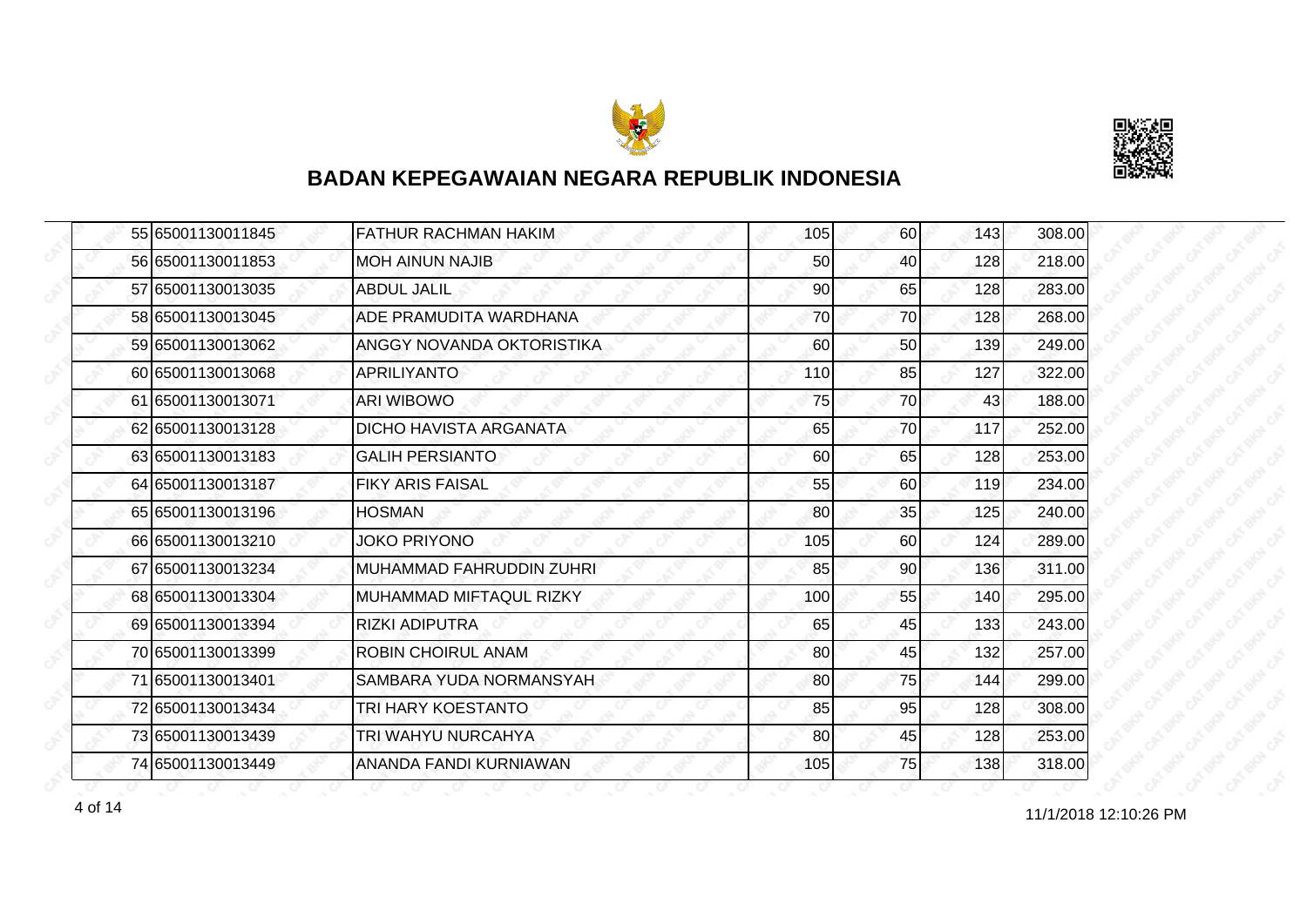



|  | 75 65001130013451 | <b>ARGUS BASKORO</b>         | 100 | 90 <sub>l</sub> | 119 | 309.00 |
|--|-------------------|------------------------------|-----|-----------------|-----|--------|
|  | 76 65001130017300 | <b>DUWIY FADELI</b>          | 70  | 70              | 125 | 265.00 |
|  | 77 65001130017317 | <b>MOCHAMMAD YUSRON</b>      | 45  | 25              | 130 | 200.00 |
|  | 78 65001130017332 | <b>RUDI HARTONO</b>          | 80  | 80              | 113 | 273.00 |
|  | 79 65001130017334 | U'UT INDRA PERMANA           | 80  | 100             | 126 | 306.00 |
|  | 80 65001130017352 | RIZKI HENDICKA PRAUTAMA      | 85  | 55              | 129 | 269.00 |
|  | 81 65001130017356 | <b>ADITYA YUDI PRADANA</b>   | 105 | 75              | 151 | 331.00 |
|  | 82 65001130017376 | MUHAMMAD ARIEF BUDIMAN       | 70  | 75              | 126 | 271.00 |
|  | 83 65001130017455 | <b>FAHKRUDIN SETIO WAWAN</b> | 100 | 85              | 134 | 319.00 |
|  | 84 65001130017464 | <b>BAKHTIAR RIFA'I</b>       | 85  | 70              | 127 | 282.00 |
|  | 85 65001130017467 | <b>NORMAN FEBRIANTO</b>      | 125 | 95              | 140 | 360.00 |
|  | 86 65001130017468 | <b>WIDAS SATYO PRAKOSO</b>   | 80  | 105             | 140 | 325.00 |
|  | 87 65001130017476 | <b>BAITUR ROCHIM</b>         | 70  | 80              | 123 | 273.00 |
|  | 88 65001130017484 | <b>DIMAS RADITYA</b>         | 75  | 90 <sub>0</sub> | 135 | 300.00 |
|  | 89 65001130017541 | KHABIB YOGA PRASETYA         | 85  | 90              | 151 | 326.00 |
|  | 90 65001130017546 | <b>ACHMAD HAWANTO</b>        | 100 | 75              | 111 | 286.00 |
|  | 91 65001130017552 | <b>SUMA YUANTA PUTRA</b>     | 75  | 55              | 127 | 257.00 |
|  | 92 65001130017558 | <b>DANANG RISDIANTO</b>      | 85  | 75              | 117 | 277.00 |
|  | 93 65001130017567 | ADITYA FERRI AHMADDIN        | 85  | 50              | 128 | 263.00 |
|  | 94 65001130017590 | <b>DWI ACHMAD QUSAENI</b>    | 65  | 50              | 120 | 235.00 |

f of 14 and 11/1/2018 12:10:26 PM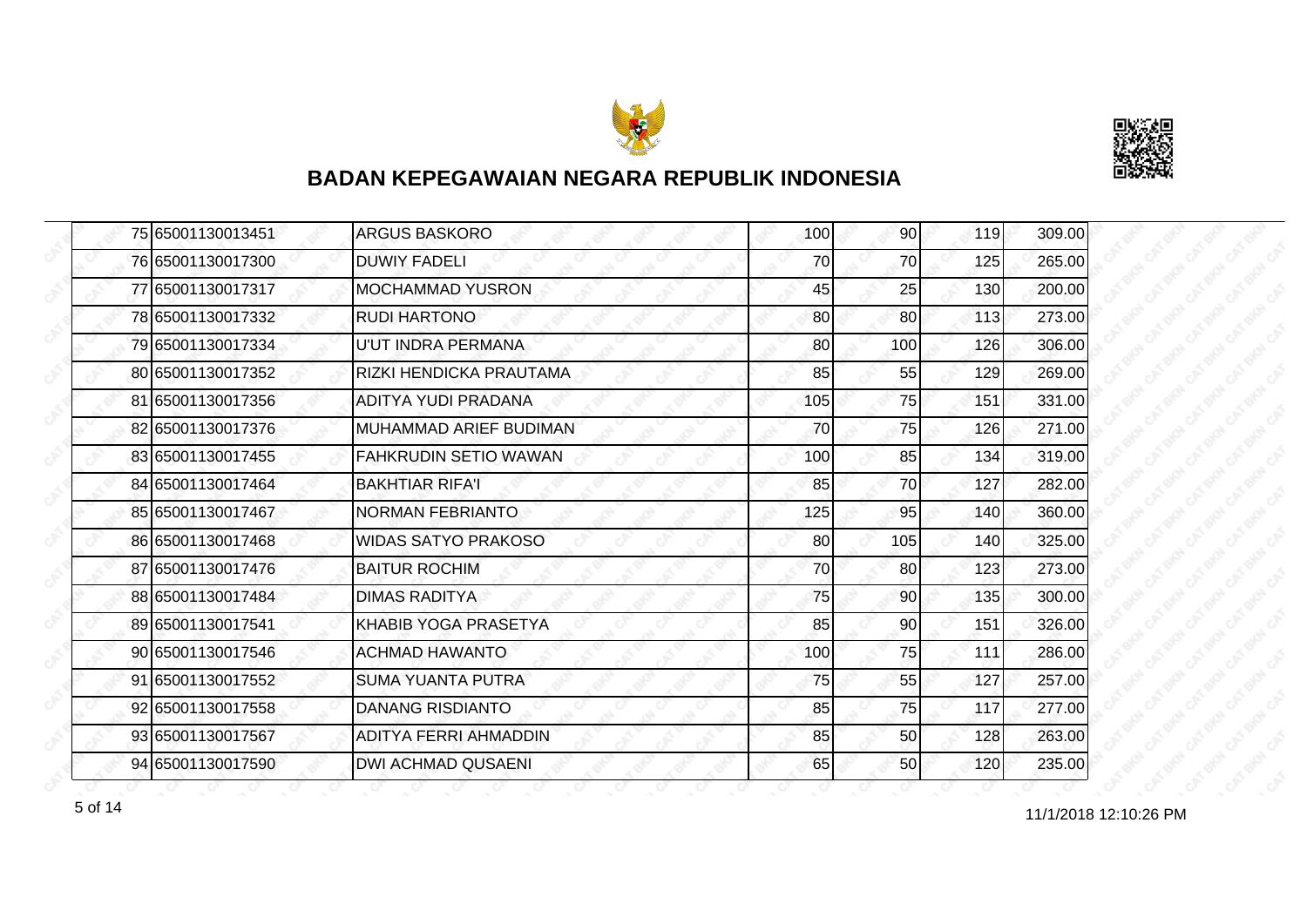



|  | 95 65001130017602  | <b>ENDRIK WICAKSONO, SE</b>       | 70  | <b>60</b> | 116 | 246.00 |
|--|--------------------|-----------------------------------|-----|-----------|-----|--------|
|  | 96 65001130017630  | <b>HERI TRIYANTO</b>              | 70  | 65        | 128 | 263.00 |
|  | 97 65001130017632  | LUKMAN HAKIM                      | 125 | 105       | 133 | 363.00 |
|  | 98 65001130017921  | <b>AGUNG RENANDA PRASETYA</b>     | 80  | 50        | 135 | 265.00 |
|  | 99 65001130017935  | MOHAMAD ANDIKA PRABOWO            | 80  | 70        | 122 | 272.00 |
|  | 100 65001130017971 | <b>GURUH SULISTYO</b>             | 50  | 35        | 118 | 203.00 |
|  | 101 65001130017991 | <b>FARID LUKMAN HAKIM</b>         | 90  | 60        | 127 | 277.00 |
|  | 102 65001130018098 | DENNY PUTRA SATRIYA               | 85  | 60        | 133 | 278.00 |
|  | 103 65001130018562 | <b>DIAN LEO EFFENDY</b>           | 100 | 85        | 108 | 293.00 |
|  | 104 65001130018566 | RAKHMAD PRIYONGGO                 | 70  | 70        | 133 | 273.00 |
|  | 105 65001230000361 | EKA PUTRI YANTY UTAMI             | 120 | 95        | 133 | 348.00 |
|  | 106 65001230000602 | <b>MEIVIN ISTIQOMAH</b>           | 90  | 85        | 135 | 310.00 |
|  | 107 65001230001274 | <b>FAHIMAH ULFA</b>               | 100 | 125       | 125 | 350.00 |
|  | 108 65001230001650 | PRILIA CANTYA YOVITA              | 100 | 80        | 128 | 308.00 |
|  | 109 65001230002424 | <b>CHARISMA TRY RISTIANINGRUM</b> | 100 | 90        | 126 | 316.00 |
|  | 110 65001230003550 | <b>NADIA LOLIANA</b>              | 85  | 105       | 139 | 329.00 |
|  | 111 65001230004241 | <b>FARADITA AGUSTIN</b>           | 140 | 75        | 146 | 361.00 |
|  | 112 65001230004255 | <b>CHUSNUL CHOTIMAH</b>           | 85  | 85        | 114 | 284.00 |
|  | 113 65001230004336 | <b>NUR SEPTIANI</b>               | 90  | 90        | 136 | 316.00 |
|  | 114 65001230004368 | <b>ROIHATUL JANNAH</b>            | 60  | 85        | 127 | 272.00 |

11/1/2018 12:10:26 PM 6 of 14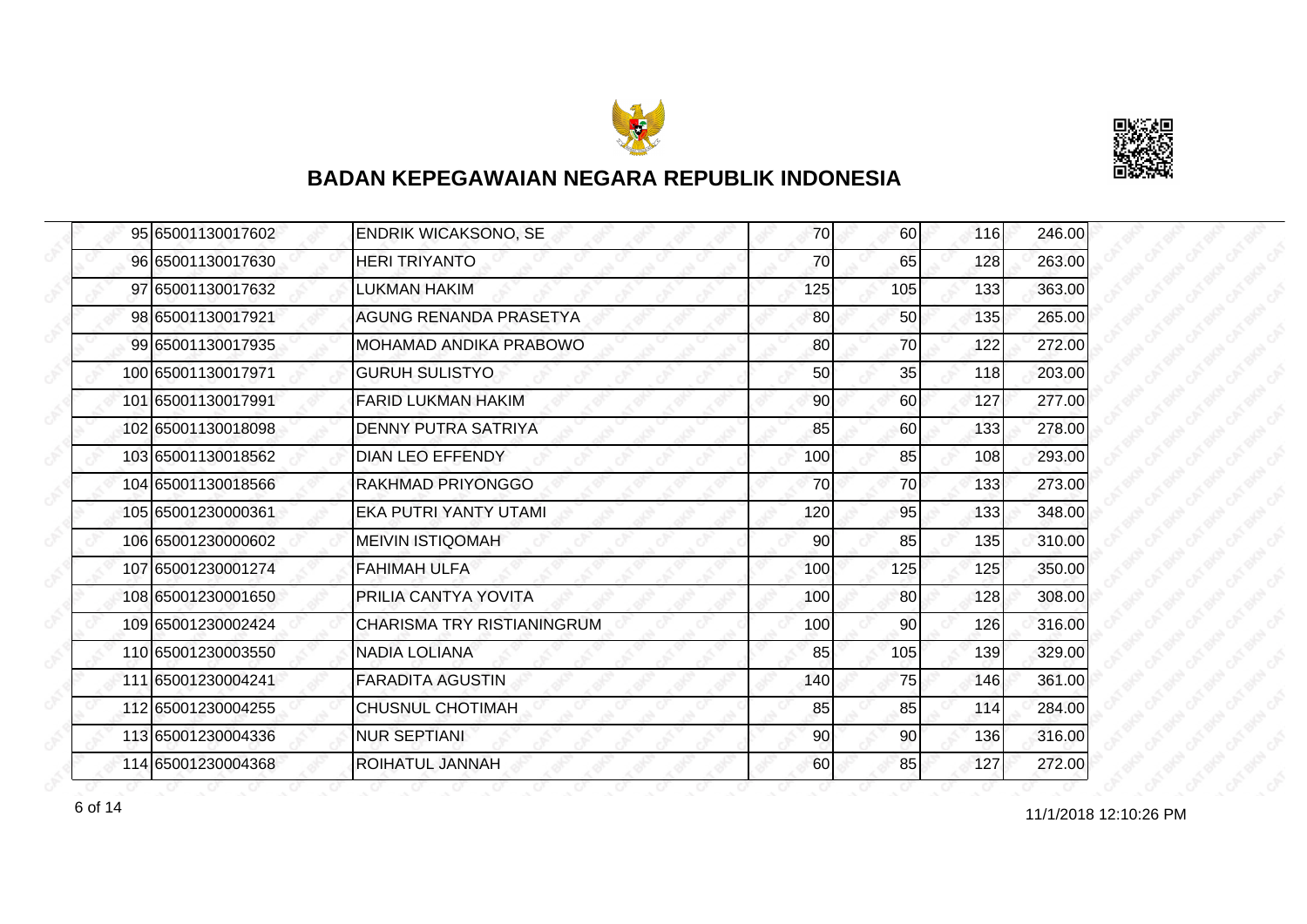



| 115 65001230004513 | <b>DEBY INDAH PERMATASARI</b> | 125 | 85              | 139 | 349.00 |
|--------------------|-------------------------------|-----|-----------------|-----|--------|
| 116 65001230004524 | DIANA ARIFIANTI               | 100 | 85              | 115 | 300.00 |
| 117 65001230005956 | DYNA MAHARANI                 | 95  | 55              | 127 | 277.00 |
| 118 65001230005957 | EVA PRAVITASARI N.            | 70  | 50 <sub>l</sub> | 127 | 247.00 |
| 119 65001230005958 | <b>FANNY ELVA SUSILO</b>      | 110 | 65              | 120 | 295.00 |
| 120 65001230006320 | <b>VEBRIYA ANGGRAENI</b>      | 75  | 70              | 128 | 273.00 |
| 121 65001230006446 | RINA NOOR FATIMATUZ ZAHRO     | 125 | 95              | 123 | 343.00 |
| 122 65001230006450 | YUNI SURYANI                  | 75  | 85              | 118 | 278.00 |
| 123 65001230007750 | LILIS ARDIAN RACHMAWATI       | 70  | 60              | 119 | 249.00 |
| 124 65001230007762 | NIERMALA OKTABIWINDASARI      | 95  | 75              | 108 | 278.00 |
| 125 65001230007769 | RENSHY DONNA ANGGIE DESITA    | 95  | 60              | 126 | 281.00 |
| 126 65001230007774 | <b>RISA AMELIA</b>            | 90  | 75              | 124 | 289.00 |
| 127 65001230007783 | YULIANA SAFITRI               | 100 | 95              | 147 | 342.00 |
| 128 65001230008273 | NANDA BADZLINA SYAFITRI       | 90  | 40              | 127 | 257.00 |
| 129 65001230008275 | <b>MITA ANGGUN PRATIWI</b>    | 45  | 45              | 128 | 218.00 |
| 130 65001230008690 | <b>APRILIANA MAYASARI</b>     | 60  | 60              | 129 | 249.00 |
| 131 65001230009024 | PRATIWI NARESWARI             | 65  | 85              | 143 | 293.00 |
| 132 65001230009106 | <b>FATIMATUS ZAINIYAH</b>     | 115 | 90              | 138 | 343.00 |
| 133 65001230009116 | <b>LIA PUSPASARI</b>          | 100 | 100             | 144 | 344.00 |
| 134 65001230009121 | <b>RIKA AGUSTIN</b>           | 110 | 70I             | 135 | 315.00 |

11/1/2018 12:10:26 PM 7 of 14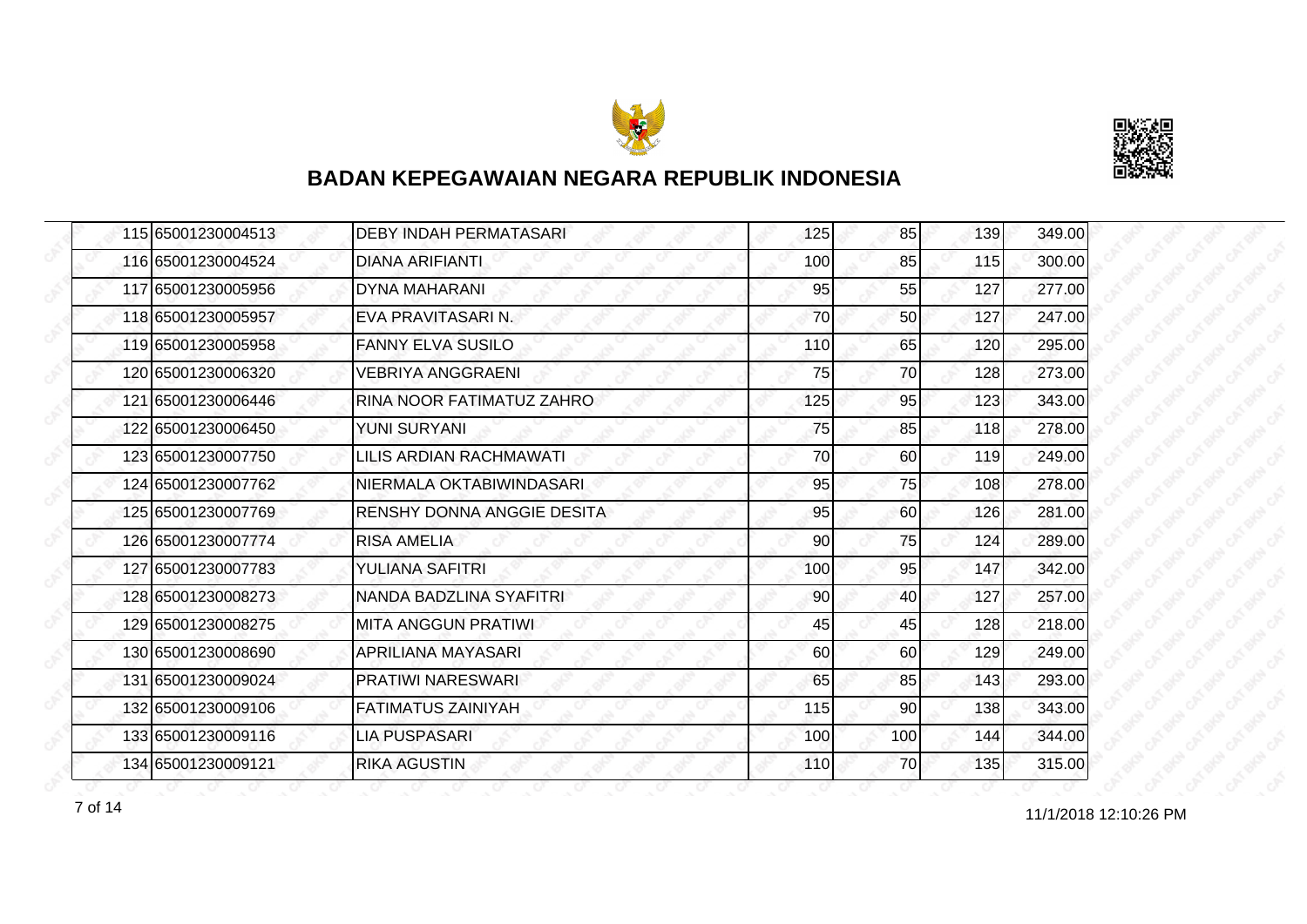



|  | 135 65001230011725 | <b>HERLIN TRIA ARDIANI</b>     | 50  | 45  | 128 | 223.00 |
|--|--------------------|--------------------------------|-----|-----|-----|--------|
|  | 136 65001230011747 | <b>KURNIA FAIDAH, SE</b>       | 90  | 70  | 129 | 289.00 |
|  | 137 65001230011783 | LULUK SRI WAHYUNI              | 95  | 50  | 132 | 277.00 |
|  | 138 65001230011958 | SHELDIAL ALLMANDA              | 90  | 45  | 140 | 275.00 |
|  | 139 65001230012102 | <b>DESSY IRWIENNA PUTRI</b>    | 115 | 115 | 140 | 370.00 |
|  | 140 65001230012103 | <b>DESY ISWARI AMALIA</b>      | 115 | 100 | 144 | 359.00 |
|  | 141 65001230012109 | DINI RACHMADILLA AYUNINGTYAS S | 85  | 100 | 132 | 317.00 |
|  | 142 65001230012112 | <b>FULINDA ELVANDARI</b>       | 115 | 45  | 145 | 305.00 |
|  | 143 65001230012117 | <b>INDIRA PROBOHANDINI</b>     | 95  | 95  | 142 | 332.00 |
|  | 144 65001230012132 | KARINA WAHYU ANDRIANI          | 90  | 105 | 137 | 332.00 |
|  | 145 65001230012516 | <b>AGUSTIN CATUR WULANDARI</b> | 105 | 95  | 110 | 310.00 |
|  | 146 65001230012530 | CHATARINA ARI PUSPA            | 90  | 85  | 124 | 299.00 |
|  | 147 65001230012544 | <b>CHISNIA SARASWATI</b>       | 95  | 90  | 136 | 321.00 |
|  | 148 65001230015156 | <b>ITANAWATI SALAMAH</b>       | 115 | 105 | 136 | 356.00 |
|  | 149 65001230015158 | <b>IRAWATI</b>                 | 75  | 60  | 116 | 251.00 |
|  | 150 65001230015182 | <b>ANDREA PRIMA JOVITA</b>     | 105 | 75  | 127 | 307.00 |
|  | 151 65001230015184 | AMELIA ANDINI                  | 75  | 60  | 126 | 261.00 |
|  | 152 65001230015185 | AMALIA WINDYASTUTI             | 65  | 40  | 125 | 230.00 |
|  | 153 65001230015216 | RATIH WIJAYANTI, SE            | 85  | 50  | 121 | 256.00 |
|  | 154 65001230015219 | <b>ANNISA SHABRINA</b>         | 110 | 105 | 136 | 351.00 |

11/1/2018 12:10:26 PM 8 of 14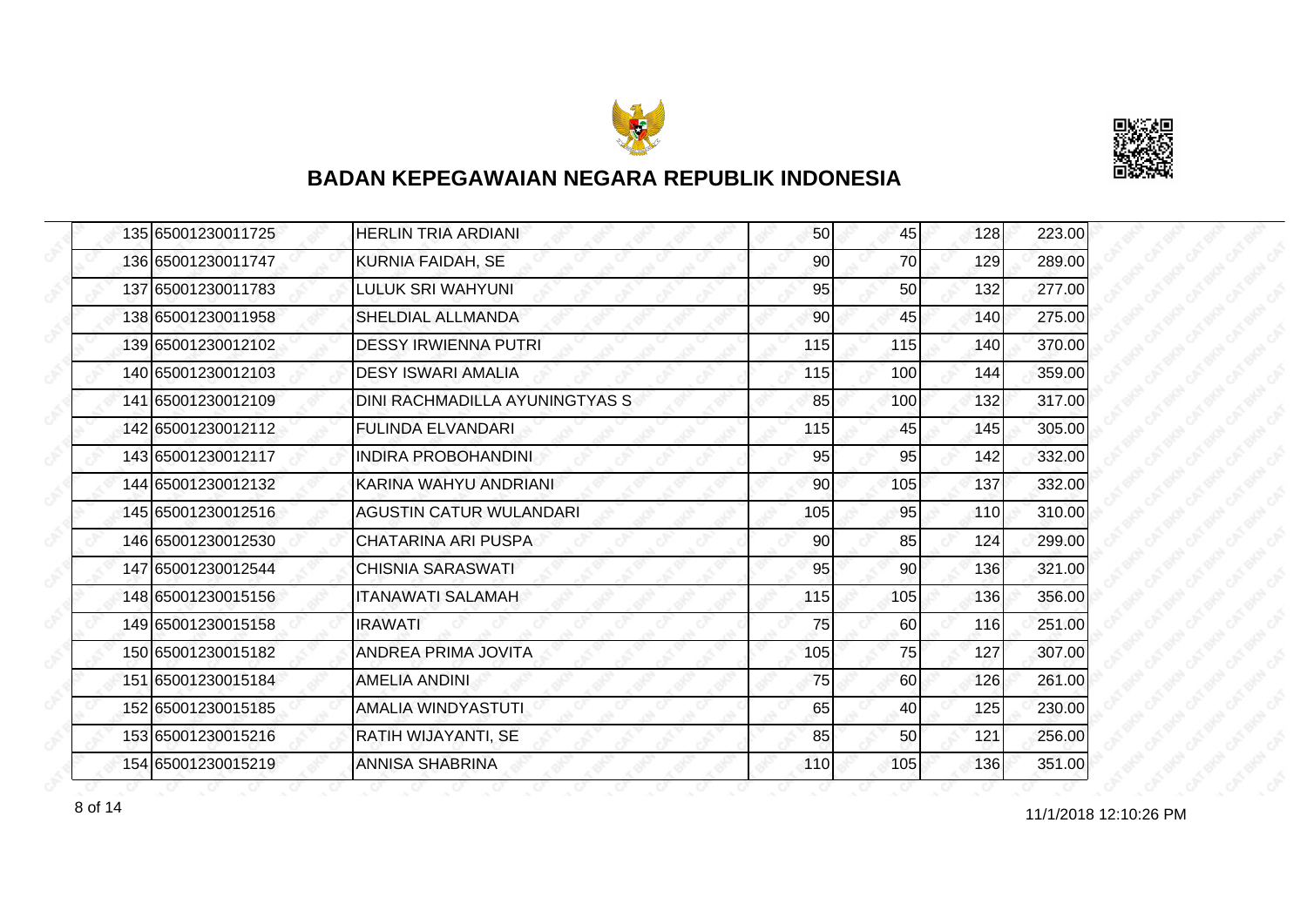



|  | 155 65001230015247 | <b>SELLY ENGLAN SARI</b>          | 100 | 85              | 132 | 317.00 |
|--|--------------------|-----------------------------------|-----|-----------------|-----|--------|
|  | 156 65001230015253 | TITI SARI DWI RENOWATI            | 65  | 80              | 148 | 293.00 |
|  | 157 65001230015265 | <b>HALIFAL NUR INSANI OKTAVIA</b> | 85  | 65              | 132 | 282.00 |
|  | 158 65001230015268 | VITARA DEVINA ARISANDY            | 95  | 100             | 123 | 318.00 |
|  | 159 65001230015308 | ADIAPAKSI NASTITI PRIMUDYASIWI    | 115 | 105             | 125 | 345.00 |
|  | 160 65001230015311 | RETNO PUSALIA                     | 105 | 110             | 121 | 336.00 |
|  | 161 65001230015316 | <b>ULFA HANIFA</b>                | 90  | 60 <sup>1</sup> | 127 | 277.00 |
|  | 162 65001230015329 | WILUJENG PRASETYOWATI             | 65  | 50              | 127 | 242.00 |
|  | 163 65001230015345 | NOFIA DWI MUSTIKA                 | 80  | 65              | 133 | 278.00 |
|  | 164 65001230015363 | LUTFIYAH                          | 55  | 65              | 122 | 242.00 |
|  | 165 65001230015373 | RIA MAHARANI RIDHWAN              | 95  | 75              | 151 | 321.00 |
|  | 166 65001230015377 | SALSABILA DIAH PUTRI NAVY         | 60  | 45              | 126 | 231.00 |
|  | 167 65001230015388 | <b>YULI HARDINI</b>               | 65  | 75              | 118 | 258.00 |
|  | 168 65001230015404 | <b>VINDY KURNIA WATI</b>          | 90  | 80              | 139 | 309.00 |
|  | 169 65001230015427 | <b>WIDYA NUR AZIZAH</b>           | 100 | 90              | 122 | 312.00 |
|  | 170 65001230015470 | RIKA KURNIAWATI                   | 110 | 100             | 140 | 350.00 |
|  | 171 65001230015480 | NURLITA WULANSARI                 | 85  | 60              | 141 | 286.00 |
|  | 172165001230015486 | AFIFAH NASYAHTA DILA              | 90  | 90              | 135 | 315.00 |
|  | 173 65001230017365 | <b>ARIK MULYANI, SE</b>           | 70  | 30 <sup>1</sup> | 143 | 243.00 |
|  | 174 65001230017401 | EVI UMRAH WIDIYANA, S.M.          | 105 | 85              | 132 | 322.00 |

11/1/2018 12:10:26 PM 9 of 14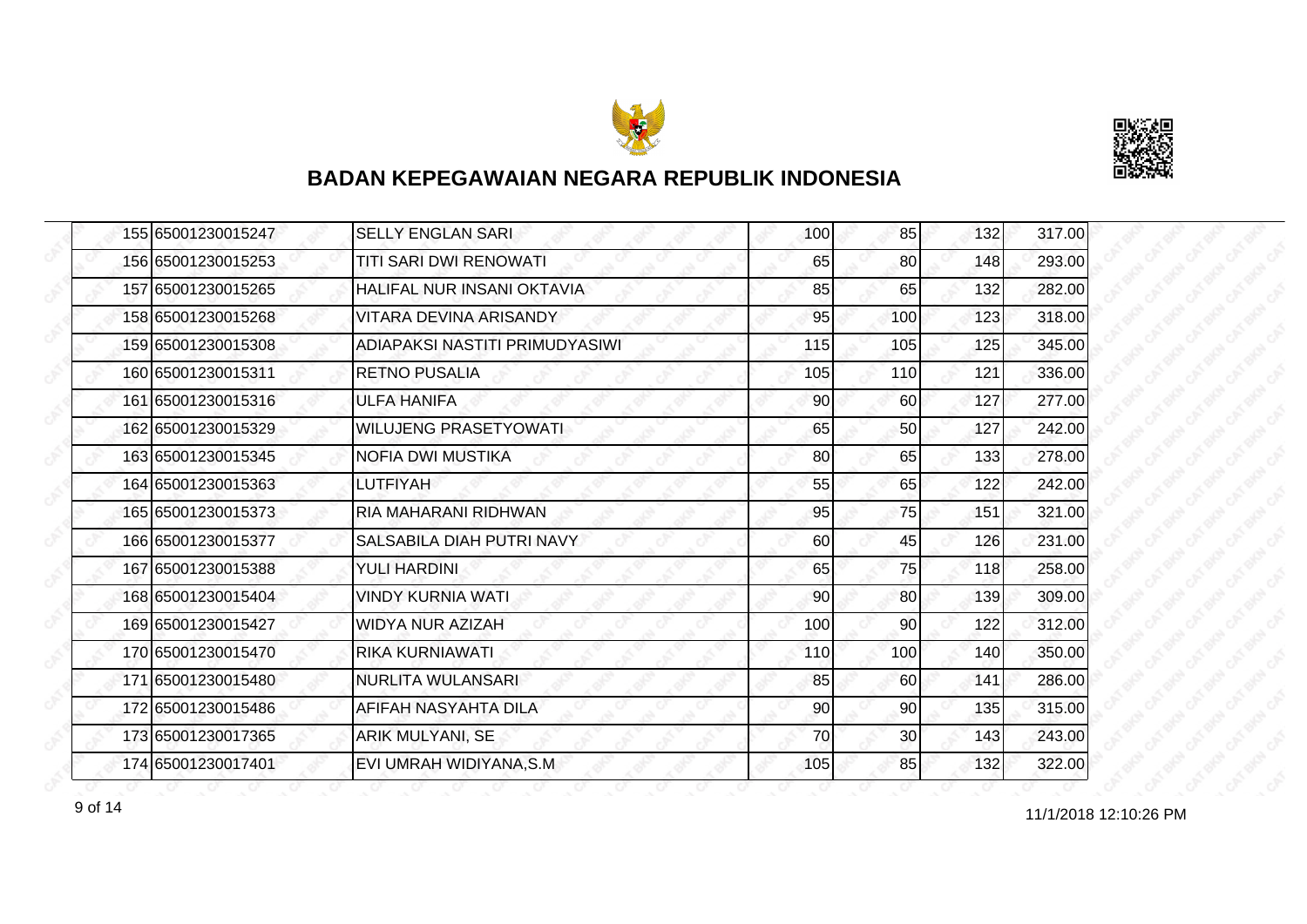



|  | 175 65001230017409 | <b>GABY NABILAH MARHAENDRA</b> | 85  | 50              | 120 | 255.00 |
|--|--------------------|--------------------------------|-----|-----------------|-----|--------|
|  | 176 65001230017416 | <b>HEBBI ENDAR SAPVRITI</b>    | 105 | 85              | 129 | 319.00 |
|  | 177165001230017595 | <b>ULFATUS SHOLIHAH</b>        | 85  | 45              | 108 | 238.00 |
|  | 178 65001230017599 | <b>WENNY CATUR RAHA BUDHI</b>  | 65  | 45              | 137 | 247.00 |
|  | 179 65001230017616 | YENI MERINA                    | 65  | 50              | 136 | 251.00 |
|  | 180 65001230017659 | <b>DESY DWI LESTARI</b>        | 70  | 85              | 114 | 269.00 |
|  | 181 65001230017661 | DYAH AGUSTIN MARDIKAWATI       | 80  | 90 <sub>l</sub> | 134 | 304.00 |
|  | 182 65001230017666 | <b>NUR KHASANAH</b>            | 70  | 105             | 144 | 319.00 |
|  | 183 65001230017676 | ROHMAH ALFI YAFIRA LUKMAN      | 75  | 70              | 132 | 277.00 |
|  | 184 65001230017685 | STELLA HERLIANTINE FEBRIANI    | 85  | 85              | 136 | 306.00 |
|  | 185 65001230017689 | <b>WENI BUDI ASTUTI</b>        | 95  | 105             | 125 | 325.00 |
|  | 186 65001230018205 | <b>ALIS SAFIRIA ATFI</b>       | 50  | 95              | 125 | 270.00 |
|  | 187 65001230018227 | AMALIA YUDA PERDANA APRIANTI   | 55  | 90 <sub>0</sub> | 139 | 284.00 |
|  | 188 65001230018381 | ADINDA MUCHLIS WIDIYATI        | 90  | 50 <sup>1</sup> | 130 | 270.00 |
|  | 189 65001230018441 | <b>EMILIA ISTIFADHOH</b>       | 75  | 80              | 116 | 271.00 |
|  | 190 65001230018444 | <b>INDAH DWI PURNAMASARI</b>   | 80  | 60              | 124 | 264.00 |
|  | 191 65001230018449 | KHATRIN KAMILIA LUTFI PRASTYA  | 65  | 80              | 137 | 282.00 |
|  | 192 65001230018452 | KRISTIN MELDIA ANITA           | 65  | 60              | 128 | 253.00 |
|  | 193 65001230018459 | <b>LELLY DEWI LARASATI</b>     | 95  | 95              | 138 | 328.00 |
|  | 194 65001230018466 | <b>LIA ISNAWATI</b>            | 80  | <b>50</b>       | 131 | 261.00 |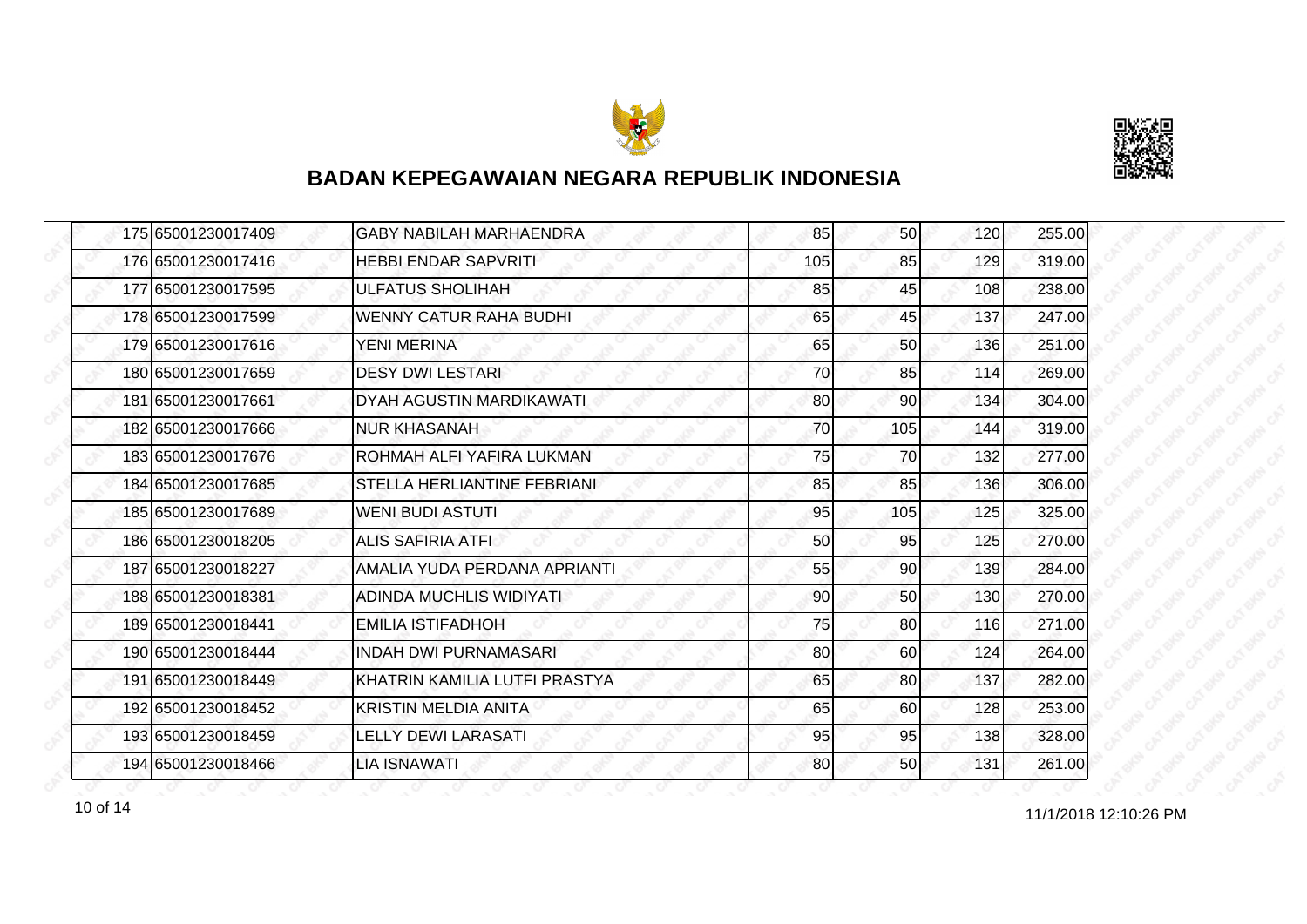



|  | 195 65001230018490 | NINDY AYU FARADHILLA                   | 85  | 55  | 131 | 271.00 |
|--|--------------------|----------------------------------------|-----|-----|-----|--------|
|  | 196 65001230018509 | NOVITA FEBRIYANTI                      | 55  | 55  | 128 | 238.00 |
|  | 197 65001230018522 | <b>PUPUT ARTALIA</b>                   | 75  | 30  | 130 | 235.00 |
|  | 198 65001230018538 | RIA KUMALA JATU, SM                    | 100 | 100 | 147 | 347.00 |
|  | 199 65001230018576 | <b>SITI CHUSNUL SULICHA</b>            | 100 | 55  | 115 | 270.00 |
|  | 200165001230018585 | <b>SULASTRI</b>                        | 95  | 75  | 114 | 284.00 |
|  | 201 65001230018593 | YENI RATNA SARI                        | 80  | 60  | 128 | 268.00 |
|  | 202 65001230018597 | <b>DENYK EKO MEININGTYAS</b>           | 65  | 80  | 133 | 278.00 |
|  | 203165001230018602 | <b>SRI WULANDARI</b>                   | 85  | 80  | 128 | 293.00 |
|  | 204 65001230018625 | <b>NITAFITRA NINGSIH</b>               | 90  | 45  | 126 | 261.00 |
|  | 205 65001230018641 | <b>RR. LILA WAHYUNINGTYAS SUKIRMAN</b> | 65  | 55  | 141 | 261.00 |
|  | 206165001230018653 | WISE MEILA SALE HANSENIDA              | 100 | 130 | 139 | 369.00 |
|  | 207 65001230020442 | <b>AGUSTI DEWI PUJIATI</b>             | 105 | 65  | 134 | 304.00 |
|  | 208 65001230020487 | ARIANI AUGUSTININGTYAS                 | 70  | 50  | 124 | 244.00 |
|  | 209 65001230020505 | ARISTA DIANTARI PRATIWI                | 45  | 35  | 131 | 211.00 |
|  | 210 65001230020524 | CAHYANI OKTAVIA ZAMAN                  | 90  | 115 | 151 | 356.00 |
|  | 211 65001230020552 | EMUNDA PRIMADIAYU PUTRI                | 85  | 65  | 136 | 286.00 |
|  | 212 65001230020572 | <b>FAUZIYYATUL IFFAH</b>               | 60  | 90  | 127 | 277.00 |
|  | 213 65001230020595 | FIKRI MAMDUDAH KUSUMA ARDANI           | 65  | 75  | 121 | 261.00 |
|  | 214 65001230020606 | FIRSTYA DEWINDRA SEKAR A               | 70  | 80  | 137 | 287.00 |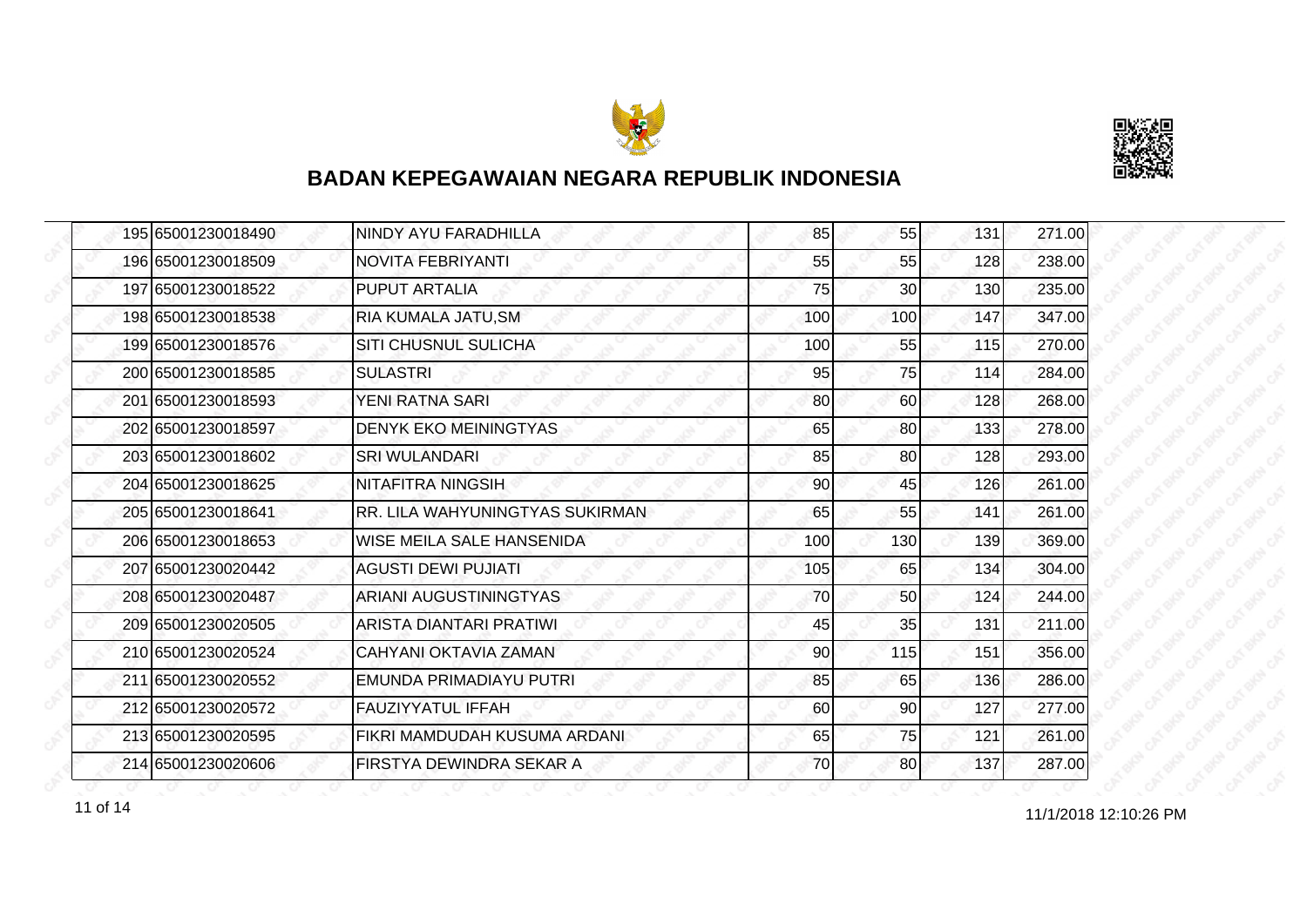



| 215 65001230020784 | NURUL FAHMI RAHMAWATI        | 90  | <b>70</b>       | 116 | 276.00 |
|--------------------|------------------------------|-----|-----------------|-----|--------|
| 216 65001230020790 | <b>NURUL HIDAYATI</b>        | 85  | 120             | 154 | 359.00 |
| 217 65001230020822 | <b>NINIS KURNIASIH</b>       | 85  | 35              | 132 | 252.00 |
| 218 65001230020910 | TARA WINDA HAPSARI           | 90  | <b>110</b>      | 137 | 337.00 |
| 219 65001230020921 | UNSIYAH ZULFA ULINUHA        | 80  | 80              | 143 | 303.00 |
| 220165001230020928 | <b>MUVITA DEVI WARANTIKA</b> | 75  | 60              | 117 | 252.00 |
| 221 65001230020931 | <b>RULLY DIANSARI</b>        | 110 | 80 <sup>1</sup> | 129 | 319.00 |
| 222 65001230020932 | SHEIKA AULIA TASNIIM         | 100 | 80              | 119 | 299.00 |
| 223 65001230026393 | ALITA DWI IKHFATUL LAILY     | 100 | 55              | 117 | 272.00 |
| 224 65001230026447 | RAHAYU DWI SUSANTI           | 90  | 55              | 137 | 282.00 |
| 225 65001230026450 | <b>RIZKY FEBRIA SHARI</b>    | 75  | 65              | 125 | 265.00 |
| 226 65001230026466 | YUSNIA KUSUMANINGRUM         | 80  | 55              | 124 | 259.00 |
| 227 65001230026508 | <b>INDIRA EKA SAPUTRI</b>    | 80  | 65              | 146 | 291.00 |
| 228 65001230026618 | DWI MARIYANTI                | 85  | 105             | 148 | 338.00 |
| 229 65001230026627 | AFIFAH AUDISTIANA            | 60  | 75              | 139 | 274.00 |
| 230 65001230026641 | DINA WAHYUNI BUDIONO         | 55  | 80 <sup>1</sup> | 125 | 260.00 |
| 231 65001230026669 | <b>DEVI ANDRIA RENI</b>      | 45  | 50              | 116 | 211.00 |
| 232165001230026723 | HIKMATUS SOLIHA              | 95  | 55              | 125 | 275.00 |
| 233 65001230026725 | LIA PUJI ASTUTI              | 80  | 70              | 124 | 274.00 |
| 234 65001230026760 | <b>YESI PRATIWI</b>          | 70  | 55              | 141 | 266.00 |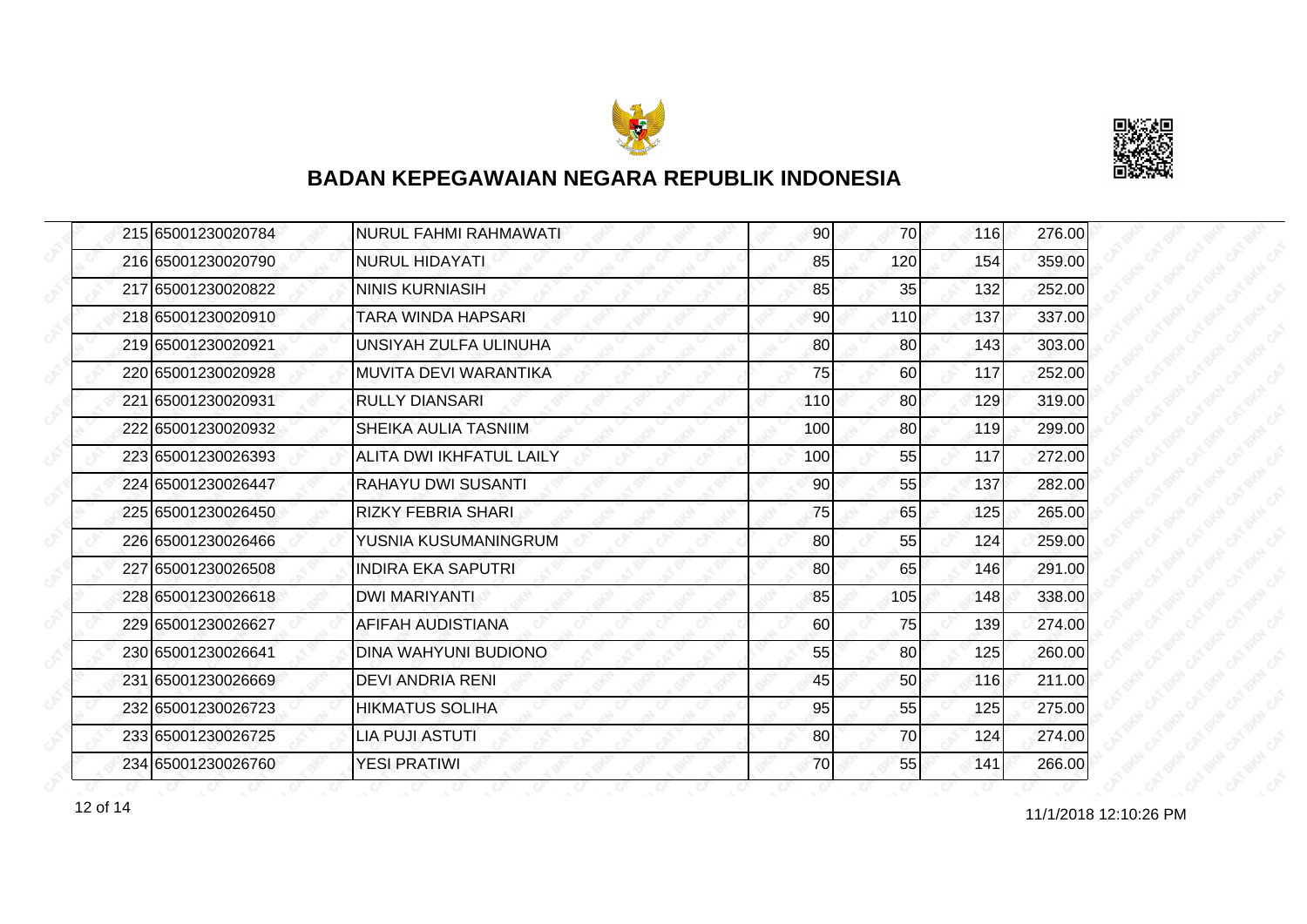



|  | 235 65001230026763 | <b>DIAN AYUNINGTYAS</b>            | 100 | 70              | 133        | 303.00           |
|--|--------------------|------------------------------------|-----|-----------------|------------|------------------|
|  | 236 65001230026773 | <b>CANDRA NUR ENITHA DEWI</b>      | 65  | 80              | 134        | 279.00           |
|  | 237 65001230026790 | RR. KENYA DWASARI PRADIPTANINGTYAS | 80  | 90              | 124        | 294.00           |
|  | 238 65001230026796 | SITI MASITHA ANGGRAINI             | 100 | 70              | 146        | 316.00           |
|  | 239 65001230026802 | <b>FERY ASTUTI</b>                 | 75  | 85              | 127        | 287.00           |
|  | 240 65001230026815 | FITRI NUR HAYATI.                  | 95  | 35              | 131        | 261.00           |
|  | 241 65001230026822 | MARIA ENDAH DWI LESTARI            | 100 | 65              | 145        | 310.00           |
|  | 242 65001230026826 | NUR INTAN RAHMAWATI                | 45  | 25              | 129        | 199.00           |
|  | 243165001230026839 | NAZILATUL FADLILAH                 | 70  | 90              | 133        | 293.00           |
|  | 244 65001230026841 | RAFIKA ADILA                       | 95  | 90              | 144        | 329.00           |
|  | 245 65001230026847 | <b>VELLA IRNADIA PUSPADIARRY</b>   | 80  | 90 <sub>0</sub> | 135        | 305.00           |
|  | 246 65001230026848 | <b>INDAH WULAN SARI</b>            | 100 | 75              | 141        | 316.00           |
|  | 247 65001230026854 | ANGGITASARI TITASING YUSDINAR      | 105 | 65              | 144        | 314.00           |
|  | 248 65001230026855 | <b>GITA PARASSOFIA</b>             | 90  | 100             | 125        | 315.00           |
|  | 249 65001230026858 | <b>RISAH BELLAH</b>                | 75  | 80              | 126<br>125 | 281.00<br>275.00 |
|  | 250 65001230026860 | PRISTIAN PRADINA                   | 90  | 60              |            |                  |
|  | 251 65001230027118 | <b>GESANG NURUL SOFIA</b>          | 75  | 90              | 131        | 296.00           |
|  | 252165001230027120 | <b>IDA SLAMET YULIANINGSIH</b>     | 100 | 70              | 138        | 308.00           |
|  | 253 65001230027128 | <b>DIAH ERLIN</b>                  | 75  | 45              | 135        | 255.00           |
|  | 254 65001230027135 | <b>CANDRA DEWI</b>                 | 60  | 55              | 139        | 254.00           |